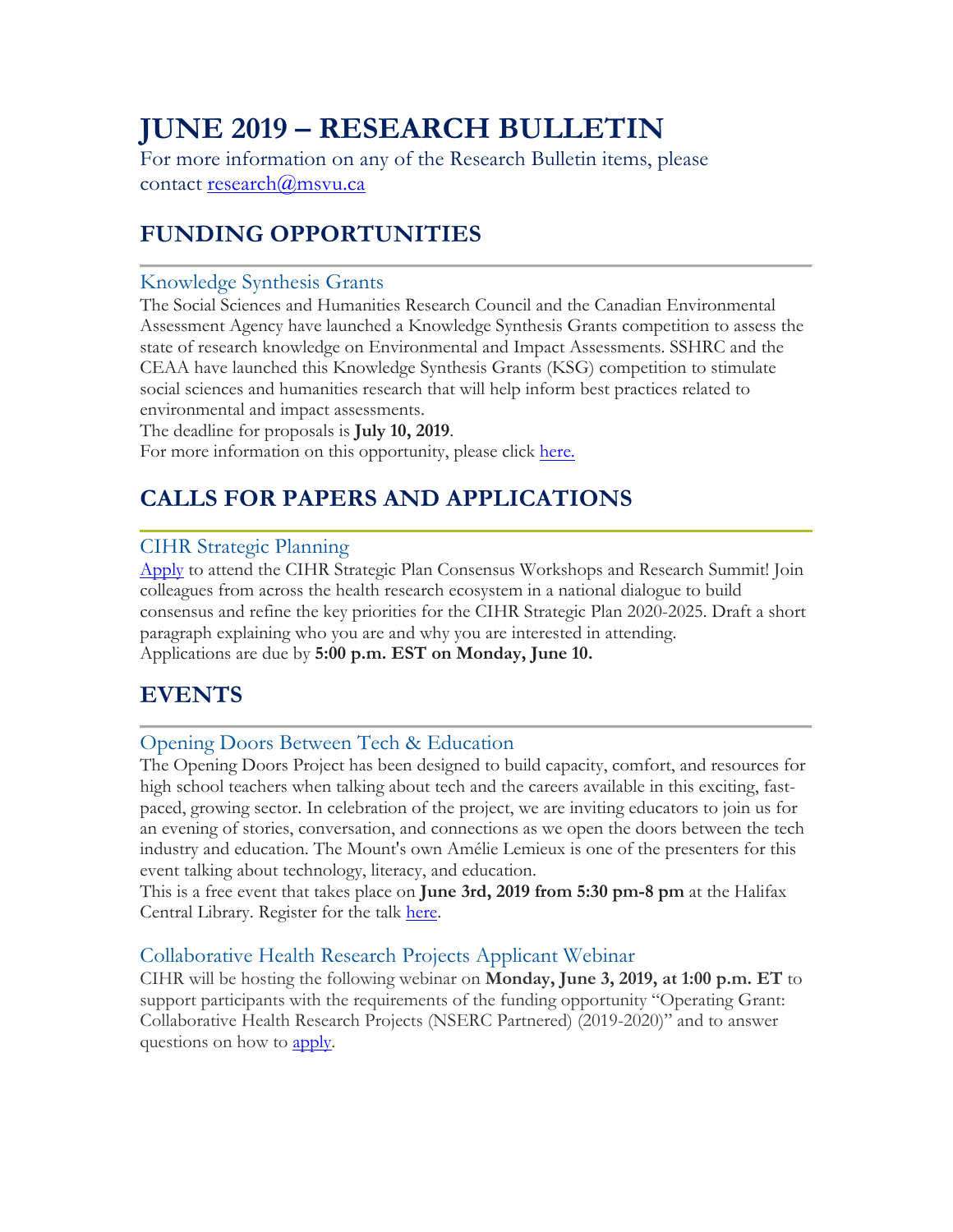### ACENET Parallel Computing School

The 2019 Parallel Computing School is taking place **June 4-7 at University of Kings College, Halifax**. The school is designed for participants familiar with the Linux command line and who have some level of programming experience. Completion of the ACENET Basics Series, or equivalent experience, is strongly recommended. The mornings will consist of lectures, with the afternoons following a lab format, where participants will be given exercises or can bring specific problems to instructors related to their research. Topics include:

-General parallel computing - performance measurement and factors affecting performance, I/O and data movement, schedulers and "embarrassingly parallel" jobs

-OpenMP, shared memory and threads

-Message Passing Interface (MPI)

-GPGPU - CUDA

More details on the program and registration can be found here

#### CHITEL 2019

The 45th International Conference of Theoretical Chemists of Latin Expression (Chitel/Quitel 2019) will be held on **August 25-30 2019** in Montréal, Québec, Canada. CHITEL is the conference of theoretical and computational chemists whose native or adopted language of expression is one of the Romance (or Romanic) group of languages that primarily derived from Latin, such as Catalan, Italian, French, Portuguese, Romanian and Spanish

Visit their website for more details on this conference.

# **ANNOUNCEMENTS**

### Save the Date: The Effective Succesful Happy Academic

On August 23rd, 2019 the Research Office is hosting workshops put on by the authors of the book "How to Be a Happy Academic", Alexander Clark and Bailey Sousa, discussing topics such as strategy, values, and growth in academia.

#### MSVU Writing Retreat Interest Form

The MSVU Research Office will be hosting a writing retreat for interested faculty. If you are interested in attending, please complete this poll for the best timing for this day-long retreat.

### Notice from IT&S: Procurement Delays

We are encountering global supply chain issues which have impacted the length of time it takes to purchase desktop and laptop devices. Please take this into account when planning your procurement.

For more information, please follow this link.

### CIHR Let's Talk

CIHR is inviting the health research community to visit their website to take our survey, join the discussion forum, or leave us a question. Join the national conversation by visiting